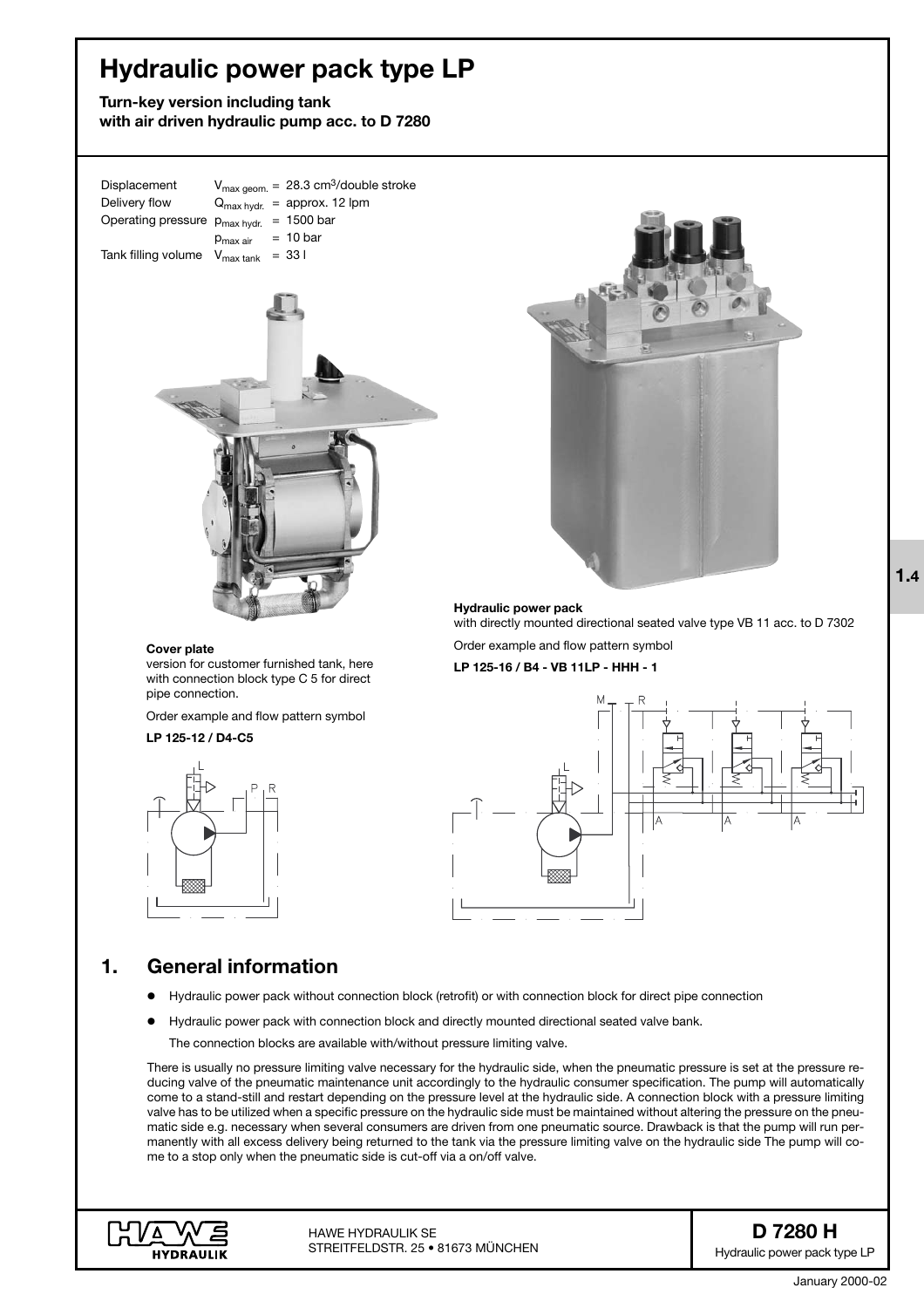|                      | Order examples:                                                                   |                             |                                                       |                        |                           |                                                   |                                                                     |                           |                                |                                |                        |                                                         |  |  |
|----------------------|-----------------------------------------------------------------------------------|-----------------------------|-------------------------------------------------------|------------------------|---------------------------|---------------------------------------------------|---------------------------------------------------------------------|---------------------------|--------------------------------|--------------------------------|------------------------|---------------------------------------------------------|--|--|
|                      |                                                                                   |                             |                                                       |                        | LP 160 - 25 / <b>B 25</b> |                                                   |                                                                     |                           |                                |                                |                        |                                                         |  |  |
|                      |                                                                                   |                             |                                                       |                        |                           |                                                   | $LP 80 - 8$ /B4                                                     | C <sub>5</sub>            |                                |                                |                        |                                                         |  |  |
|                      |                                                                                   |                             |                                                       |                        |                           |                                                   |                                                                     | LP 125 - 18 / <b>B 10</b> |                                |                                |                        | - BWH 1 L-NN-33-1-G24                                   |  |  |
|                      | LP 125 - 12 / B 4 S A1/400 - VB 11 SP-HHH-1                                       |                             |                                                       |                        |                           |                                                   |                                                                     |                           |                                |                                |                        |                                                         |  |  |
|                      |                                                                                   |                             |                                                       |                        |                           |                                                   |                                                                     |                           |                                |                                |                        |                                                         |  |  |
|                      |                                                                                   | Basic pump acc. to D 7280 - |                                                       |                        |                           |                                                   |                                                                     |                           |                                |                                |                        |                                                         |  |  |
|                      |                                                                                   |                             |                                                       |                        |                           |                                                   |                                                                     |                           |                                |                                |                        |                                                         |  |  |
| Table 1a: Tank size  |                                                                                   |                             |                                                       |                        |                           |                                                   |                                                                     |                           |                                | Table 3:                       |                        | Direct mounting of directio-<br>nal valve banks         |  |  |
| Coding<br>Container  | Slab                                                                              | Filling-<br>volume          | Usable<br>volume                                      | Mass<br>(weight) ap-   |                           | nation with basic                                 | Suitable for combi-                                                 |                           |                                |                                | <b>Direct mounting</b> | (no pressure limiting valve)                            |  |  |
|                      |                                                                                   |                             | approx. (I) approx. (I) $4$ )                         | prox (kg) $1$ )        |                           | pump (D 7280)                                     |                                                                     |                           |                                |                                |                        | Directional seated valves type                          |  |  |
|                      |                                                                                   | 7                           | 5(4.7)                                                |                        |                           | LP 80-16 to -8                                    |                                                                     |                           |                                |                                | <b>BWN 1L</b>          | acc. to D 7470 B/1                                      |  |  |
| <b>B4</b>            | D <sub>4</sub>                                                                    | 5.8                         | 4(3.8)                                                | 5.7                    |                           | LP 125-30 to -8                                   |                                                                     |                           |                                |                                | <b>BWH 1L</b>          | (solenoid actuated)                                     |  |  |
|                      |                                                                                   | 16.6                        | 13.5 (13.3)                                           |                        |                           | LP 125-30 to -8                                   |                                                                     |                           |                                | <b>VB 01L</b>                  |                        | acc. to D 7302                                          |  |  |
| <b>B</b> 10          | D <sub>10</sub>                                                                   | 13.5                        | 11.5(11.4)                                            | 8.5                    |                           | LP 160-30 to -8                                   |                                                                     |                           |                                |                                | <b>VB 11L</b>          | (with various actuations)                               |  |  |
|                      |                                                                                   | 34                          | 29                                                    | 15.1                   |                           | LP 125-30 to -8<br>LP 160-30 to -8                |                                                                     |                           |                                |                                |                        | Mounting via connection block                           |  |  |
| <b>B</b> 25          | D <sub>25</sub>                                                                   | 33                          | 28                                                    |                        |                           |                                                   |                                                                     |                           |                                | (with pressure limiting valve) |                        |                                                         |  |  |
|                      |                                                                                   |                             |                                                       |                        |                           |                                                   |                                                                     |                           |                                |                                | Type A (see table 2)   |                                                         |  |  |
|                      |                                                                                   |                             | Table 1b: Optionally with float switch or level gauge |                        |                           |                                                   |                                                                     |                           |                                |                                | <b>BWN 1S</b>          | Directional seated valves type:<br>acc. to D 7470 B/1   |  |  |
|                      |                                                                                   |                             | NO-contact Technical data:                            |                        |                           | <b>B25</b><br>B4, B10<br>60W / 60VA<br>30W / 30VA |                                                                     |                           |                                | <b>BWH 1S</b>                  |                        | (solenoid actuated)                                     |  |  |
| S <sup>5</sup>       | Max. switch                                                                       |                             |                                                       |                        |                           |                                                   |                                                                     |                           |                                |                                | <b>VB 01S</b>          | acc. to D 7302                                          |  |  |
|                      | capacity DC/AC                                                                    |                             |                                                       |                        | 0,5A                      |                                                   |                                                                     |                           | <b>VB 11S</b>                  | (with various actuations)      |                        |                                                         |  |  |
|                      | Max. current DC and AC<br>$0,8$ A (cos $\varphi = 1$ )<br>NC-contact Max. voltage |                             |                                                       |                        |                           |                                                   | 230V 50 a. 60 Hz<br>230V 50 a. 60 Hz                                |                           |                                |                                |                        |                                                         |  |  |
| D                    | $O - O -$                                                                         |                             | Temperature range                                     |                        | $-10+80^{\circ}C$         |                                                   | $-10+80^{\circ}C$                                                   |                           |                                |                                |                        |                                                         |  |  |
|                      |                                                                                   |                             |                                                       |                        |                           |                                                   |                                                                     |                           |                                |                                |                        |                                                         |  |  |
| K                    |                                                                                   | Level gauge                 |                                                       |                        |                           |                                                   | A protective circuitry has to be provided for inductive load.       |                           |                                |                                |                        |                                                         |  |  |
| (K1, K2)             |                                                                                   |                             | (For different position, see page 3)                  |                        |                           |                                                   |                                                                     |                           |                                |                                |                        |                                                         |  |  |
|                      |                                                                                   |                             |                                                       |                        |                           |                                                   |                                                                     |                           |                                |                                |                        |                                                         |  |  |
|                      |                                                                                   | Table 2: Connection blocks  |                                                       |                        |                           |                                                   |                                                                     |                           |                                |                                |                        |                                                         |  |  |
| Coding               |                                                                                   |                             |                                                       |                        | Pressure                  |                                                   | <b>Flow</b>                                                         |                           | Integrated functional elements |                                |                        | <b>Brief description</b>                                |  |  |
|                      | acc. to<br>pamphlet                                                               |                             | Tapped ports<br>conf. DIN ISO                         |                        |                           | $Q_{\text{max}}$<br>range $p_{max}$               |                                                                     | Pressure                  |                                | Optional                       |                        |                                                         |  |  |
|                      |                                                                                   |                             |                                                       | 228/1 (BSPP)           | from  to                  | (lpm)                                             |                                                                     | limiting valve            |                                | check valve                    |                        |                                                         |  |  |
|                      |                                                                                   |                             |                                                       | $(bar)$ <sup>2</sup> ) |                           |                                                   |                                                                     |                           |                                |                                |                        |                                                         |  |  |
| no coding            |                                                                                   |                             |                                                       |                        |                           |                                                   | Customer furnished connection block; for hole pattern see sect. 3.1 |                           |                                |                                |                        |                                                         |  |  |
| C <sub>5</sub>       |                                                                                   | D 6905 C<br>G 1/4           |                                                       |                        | 700<br>12                 |                                                   |                                                                     | no                        |                                | no                             |                        | Basic connection                                        |  |  |
| C <sub>6</sub>       |                                                                                   | G <sub>3/8</sub>            |                                                       |                        |                           | 28                                                |                                                                     |                           |                                |                                | block                  |                                                         |  |  |
|                      |                                                                                   |                             |                                                       |                        |                           |                                                   |                                                                     |                           |                                |                                |                        |                                                         |  |  |
| $B/$ -               |                                                                                   | D 6905 B<br>G 1/4           |                                                       | 450 (700)              |                           |                                                   | 825                                                                 | yes                       |                                |                                | yes                    | For single acting lif-<br>ting or clamping devi-<br>ces |  |  |
| A 1/<br>A 2/         |                                                                                   | G1/4<br>D 6905 A            |                                                       |                        | $(0) \ldots 700$<br>12    |                                                   |                                                                     | yes                       |                                |                                | no                     | Most frequently used<br>connection blocks               |  |  |
| A 3/<br>A 4/         |                                                                                   |                             |                                                       |                        | in steps                  |                                                   |                                                                     |                           | yes                            |                                | yes                    | with pressure limiting<br>valve                         |  |  |
| AP 1                 |                                                                                   | D 6905 AP                   | G 1/4                                                 | 5700                   |                           |                                                   | 20                                                                  | yes                       |                                |                                | no                     | Prop. pressure limiting                                 |  |  |
| AP 3                 |                                                                                   |                             |                                                       |                        |                           |                                                   |                                                                     | yes                       |                                |                                | yes                    | valve $3)$                                              |  |  |
| AX 14<br>and<br>AX 3 |                                                                                   | D 6905 TÜV                  | G 1/4<br>and<br>G 3/8                                 |                        | 80  450                   |                                                   | 610                                                                 | yes                       |                                |                                | yes                    | Pressure limiting valve<br>with unit approval           |  |  |

1) Tank complete (cover plate, tank and piping) without pressure fluid. For basic pump, see D 7280

2) Max. perm. pressure with type LP 80 is 400 bar as standard hydraulic power pack (see D 7280, sect. 2.1).

Observe the max. pressure rating of the directly mounted directional valve banks it might be rated lower than 700 bar.

<sup>3</sup>) May be used also as idle circulation valve (approx. 5 bar) when the prop. solenoid is deenergized. Idle circulation circuits via solenoid actuated valves may be useful for frequently changing load/no-load periods within one cycle, where it is not practical to start and cut-off the pump for seconds only. In this case the pump will be cut-off after the cycle has been completed

4) The figures in brackets represent the approx. consumable volume, after which the float switch triggers a signal (table 1b).

5) Only avail. for tank B4 and B10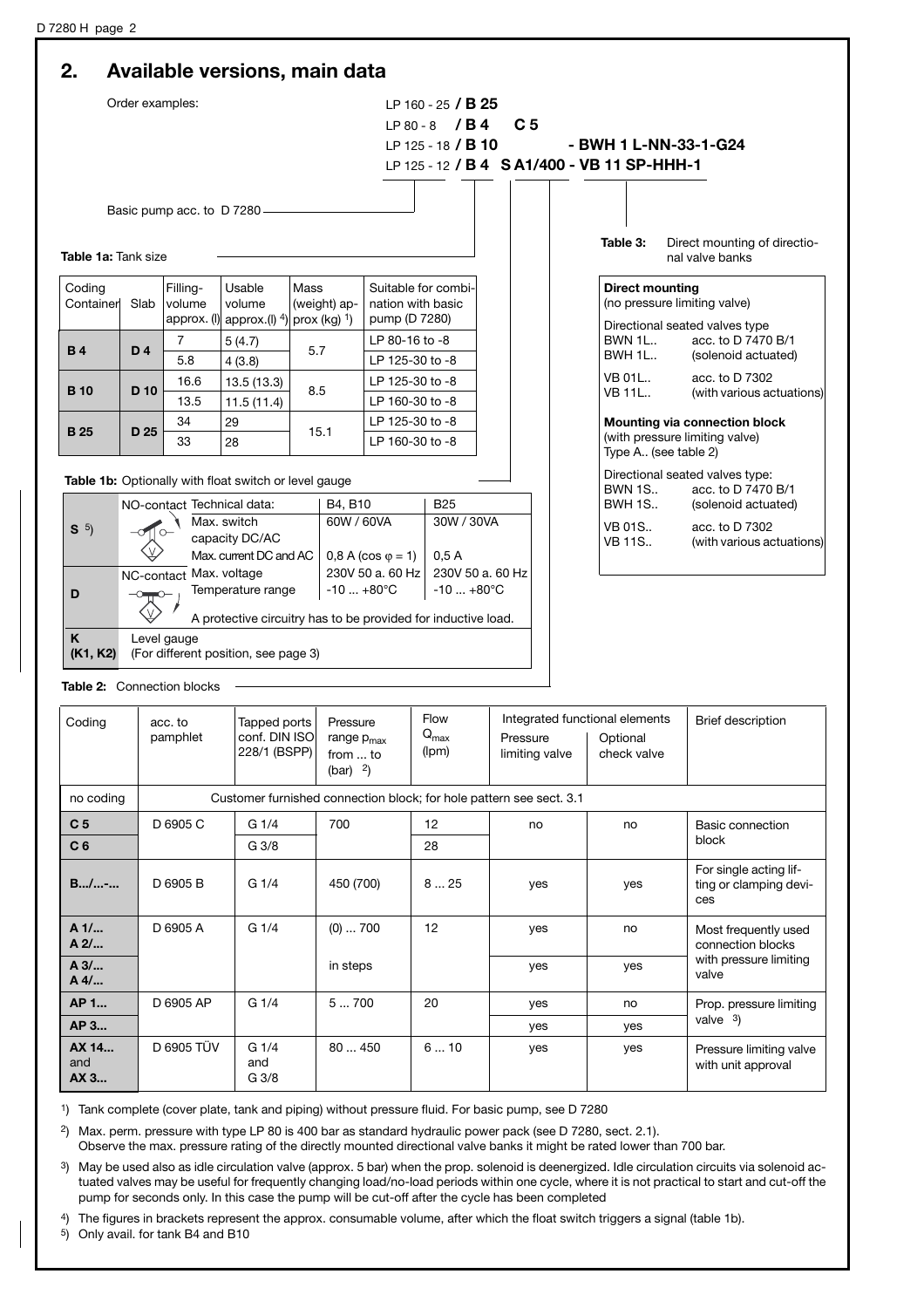### **3. Unit dimensions**

All dimensions in mm, subject to change without notice!

### **3.1 Hydraulic power pack (basic unit without connection block)**

See sect. 3.2 for versions with connection blocks and sect. 3.3 for versions with directly mounted directional valve banks!

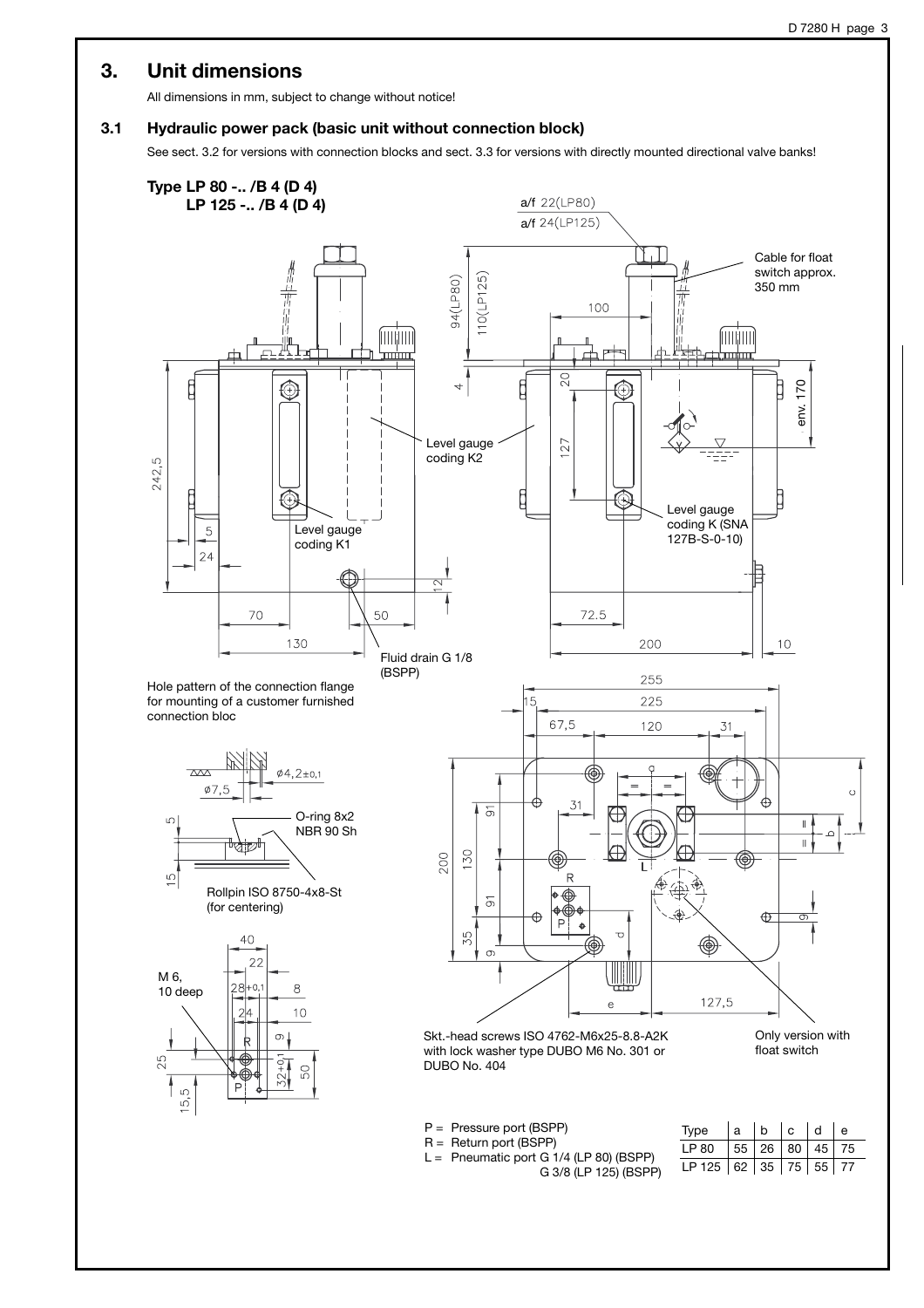

| <b>IVNG</b>                    | 1 Q 1 D 1 U 1 U |  |  |     |
|--------------------------------|-----------------|--|--|-----|
| LP 125 62 35 75 55 77          |                 |  |  | 155 |
| LP 160 68 45 95 36 122,5 197,5 |                 |  |  |     |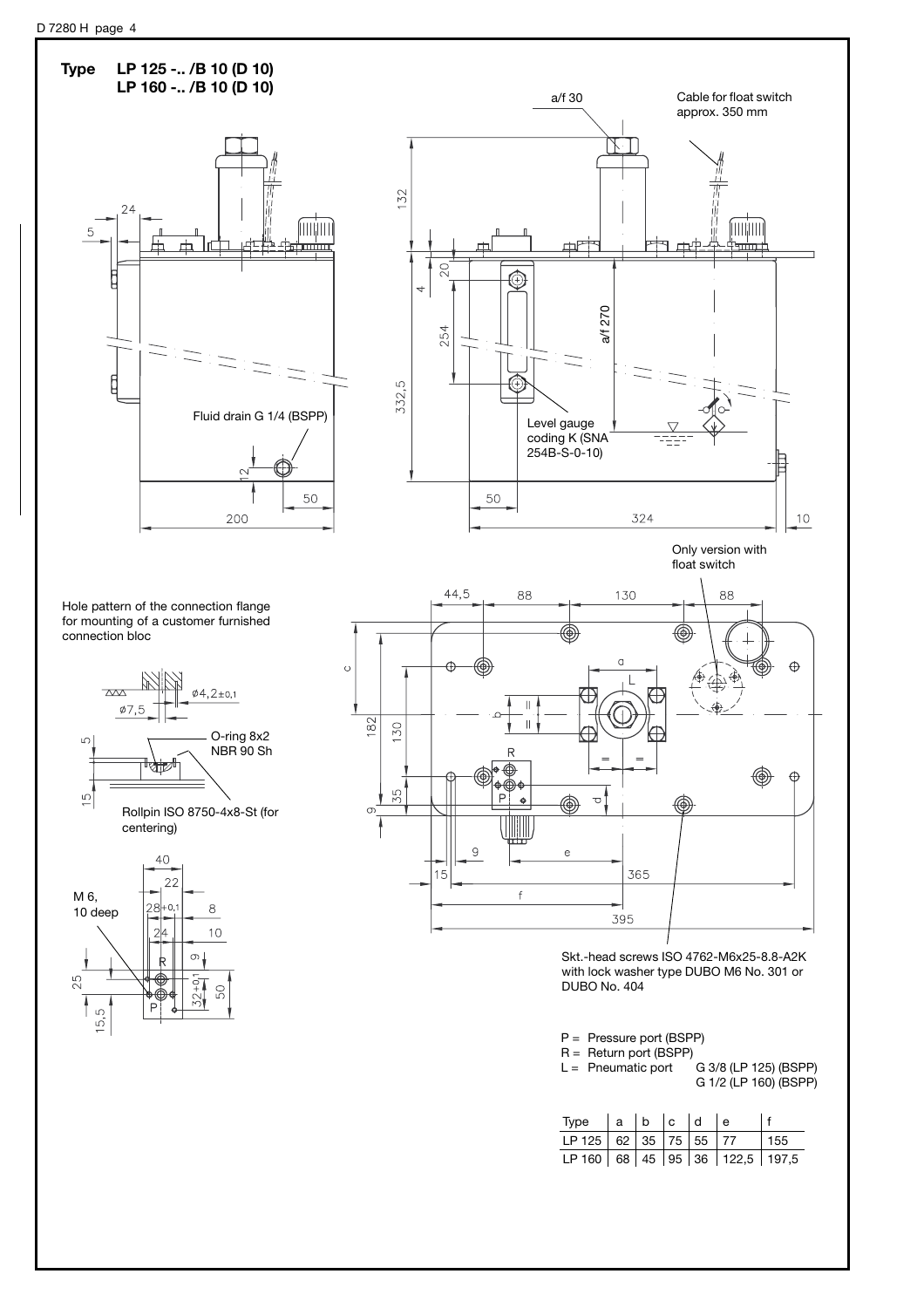

| Type $ a b c$                   |  | ld | l e |      |
|---------------------------------|--|----|-----|------|
| LP 125 62 35 75 105 77          |  |    |     | 1155 |
| LP 160 68 45 125 56 122.5 242.5 |  |    |     |      |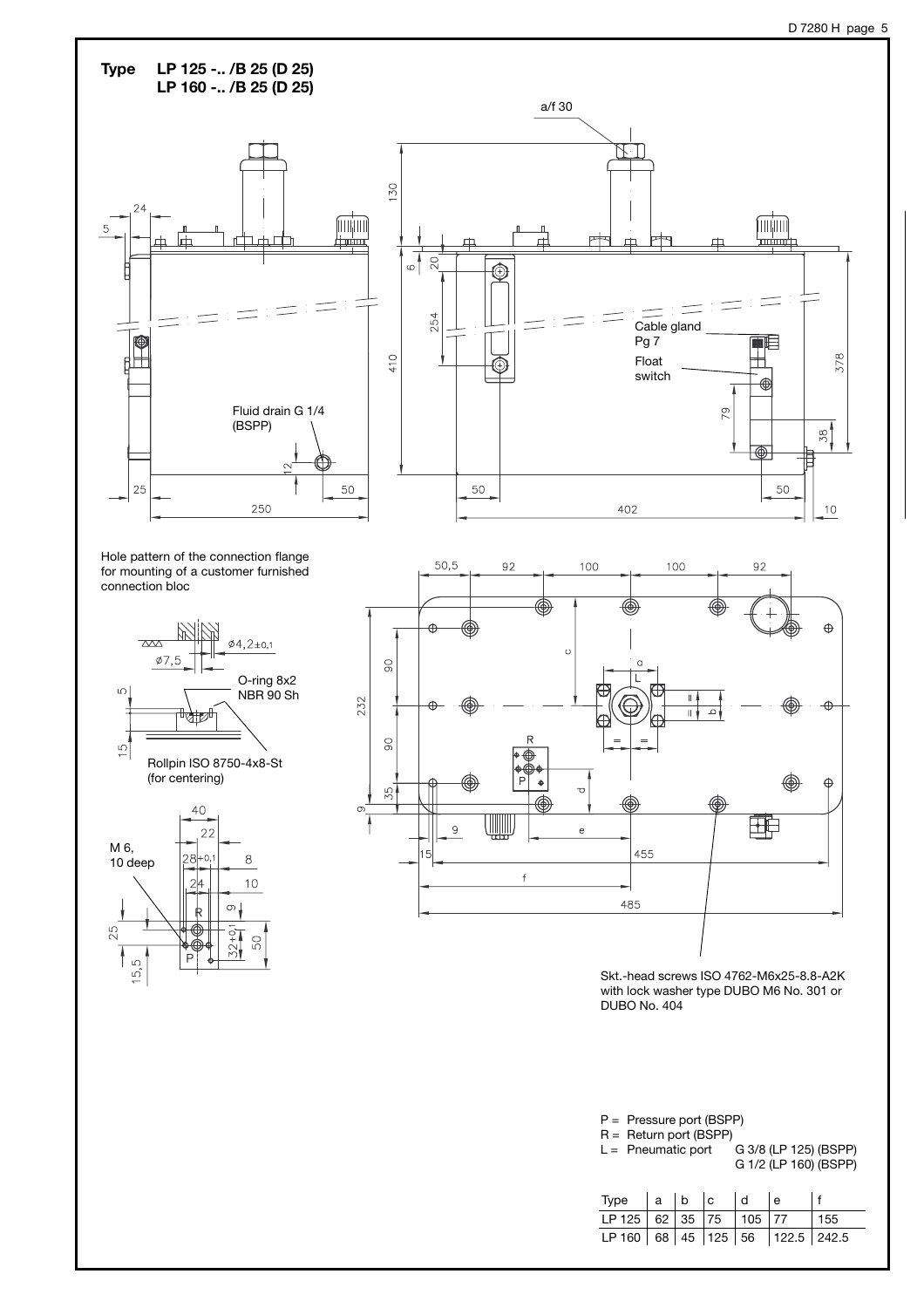### **3.2 Connection blocks**

Version without pressure limiting valve

Pressure port G 1/4 (BSPP) with type C 5 G 3/8 (BSPP) with type C 6

35

Version with pressure limiting valve

### **Type C 5 and C 6** Example: **Type A 1/..to A 4/..** acc. to D 6905 A)

| эe | в  |
|----|----|
|    | Al |
|    | Δ. |

Type B ... / ... (acc. to D 6905 B)<br>AP 1(3).. (acc. to D 6905 AP AP 1(3).. (acc. to D 6905 AP)<br>AX 14(3).. (acc. to D 6905 TÜV  $(\text{acc. to } D \ 6905 \ TÜV)$ 

Similar mounting; For dimensional drawings, see the respective pamphlets !

For versions with directly mounted directional valve banks, see **Sect. 3.3** Return port

Return port G 1/4 (BSPP)





 $\overline{P}$ R

₩ Ш

> $\mathsf{r}$ 三三三



| Type  |                    | a    | b  | c     | c1    |  |
|-------|--------------------|------|----|-------|-------|--|
| LP 80 | B 4 (D 4)          |      |    |       |       |  |
|       | B 4 (D 4)          | 31.5 | 27 | 77    | 95    |  |
|       | LP 125 B 10 (D 10) |      |    |       |       |  |
|       | B 25 (D 25         | 81.5 | 77 | 77    | 95    |  |
| LP160 | B 10 (D 10)        | 12.5 | 8  | 122.5 | 140.5 |  |
|       | B 25 (D 25)        | 32.5 | 18 |       |       |  |
|       |                    |      |    |       |       |  |